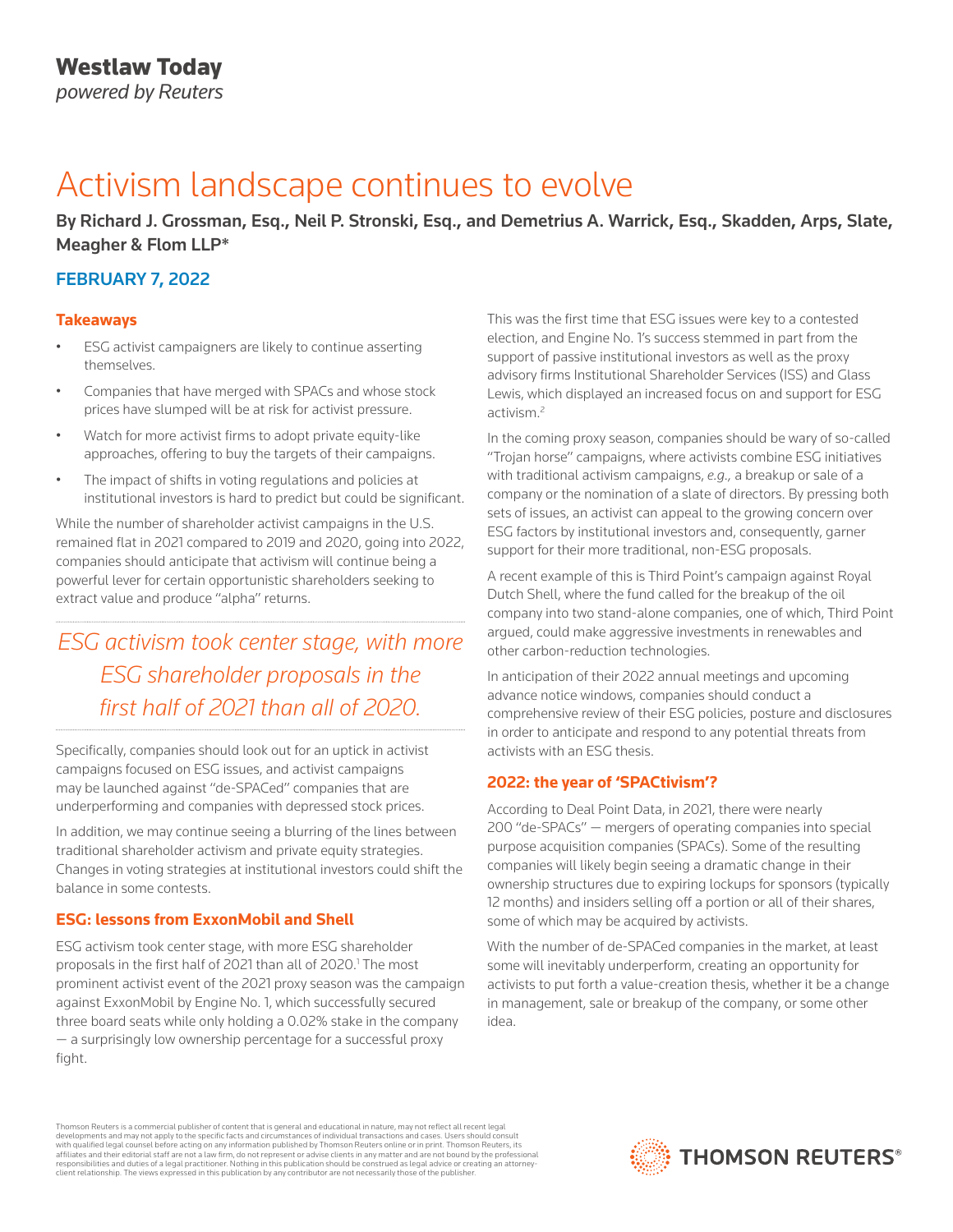"SPACtivism" is not limited to de-SPACs. According to SpacResearch, nearly 580 SPACs are currently seeking targets and a combined \$155 billion must be deployed over the next two years. In addition, according to Goldman Sachs, as of September 2021 over 90% of active SPACs were trading below their IPO price.

## *Throughout 2022, companies can expect more activists to pursue private equity-like strategies.*

With the deadlines for these SPACs to seek business combinations looming and the Securities and Exchange Commission imposing stricter regulations, SPACs' stock prices may further decline. That could create an opening for activist investors to buy SPAC shares below their IPO price and exercise redemption rights, forcing a return of the IPO proceeds held in trust at the original IPO price.<sup>3</sup>

### **M&A-related activism turns hostile**

According to Lazard's "Quarterly Review of Shareholder Activism,"4 45% of all activist campaigns in the first three quarters of 2021 had an M&A-related thesis, with activists pushing for a sale or breakup of a company, or the scuttling or sweetening of announced deals.

Activists continue to blur the lines of traditional M&A-related campaigns, pivoting from opposing potential acquisitions and proxy contests to oust board members to launching full-blown hostile takeovers.

One example is Carl Icahn's campaign against Southwest Gas' proposed acquisition of Questar Pipeline. That evolved into a contentious proxy contest to replace Southwest's entire board coupled with a tender offer for all shares of the company.

In addition, 2021 saw the final chapter of the CoreLogic situation, which ended in a sale of the real estate data company to Stone Point Capital and Insight Partners. It began in 2020 when Senator Investment Group teamed up with Cannae Holdings, a strategic buyer, on an unsolicited proposal to acquire CoreLogic. After their proposal was rejected, they persuaded shareholders to elect three new directors to the CoreLogic board.

Throughout 2022, companies can expect more activists to pursue private equity-like strategies. When an activist shareholder threatens to launch an M&A-related campaign, companies should establish a clear strategy for responding if the activist aims to buy the company.

### **Universal proxy cards may facilitate shareholder activism**

On November 17, 2021, the SEC voted to adopt new rules requiring companies (other than registered investment companies) to include all nominees *(i.e*., both company and dissident nominees) on a universal proxy card for contested director elections, effective for all relevant shareholder meetings held after August 31, 2022.5

Traditionally, during a contested election, shareholders who were not voting in person had to choose between the company's and the challenger's proxy cards, with their competing slates of directors. The SEC's new "a la carte" rule may make it easier for dissident shareholders to obtain board representation by allowing shareholders to select nominees from both slates on the same proxy card.

It remains to be seen whether the universal proxy card will result in an uptick in contested elections. But companies will need to consider the potential shifts in how activists approach contested elections, including with regard to the number of candidates they propose and how they communicate their preferred candidates. Companies will also have to consider the impact of a "split decision" by ISS and Glass Lewis, which would make election outcomes more difficult to predict.

### **Shifting voting trends at index funds**

BlackRock announced that, beginning in 2022, it will give its largest investors (*e.g.,* pension funds and endowments) the ability to cast votes tied to their investments on matters including board seats, ESG proposals and "say on pay."

If other large index fund firms follow suit, it would result in a shift in voting power from the passive index funds to their larger investors and would likely cause shareholder proposals and contested election outcomes to be less predictable.

It could also become harder for companies to influence the voting decision-makers and to predict how large blocks of shares will be voted. In order to mitigate such volatility, companies will need clear and concise business strategies and robust communication and shareholder engagement plans in advance of the coming 2022 proxy season and going forward.

#### **Notes**

- 1 https://bit.ly/3KUyWhv <sup>2</sup> https://bit.ly/3Gbdlbj 3 https://bit.ly/3GeKOqS
- 4 https://bit.ly/3GtGog9
- 5 https://bit.ly/3gcITJ2